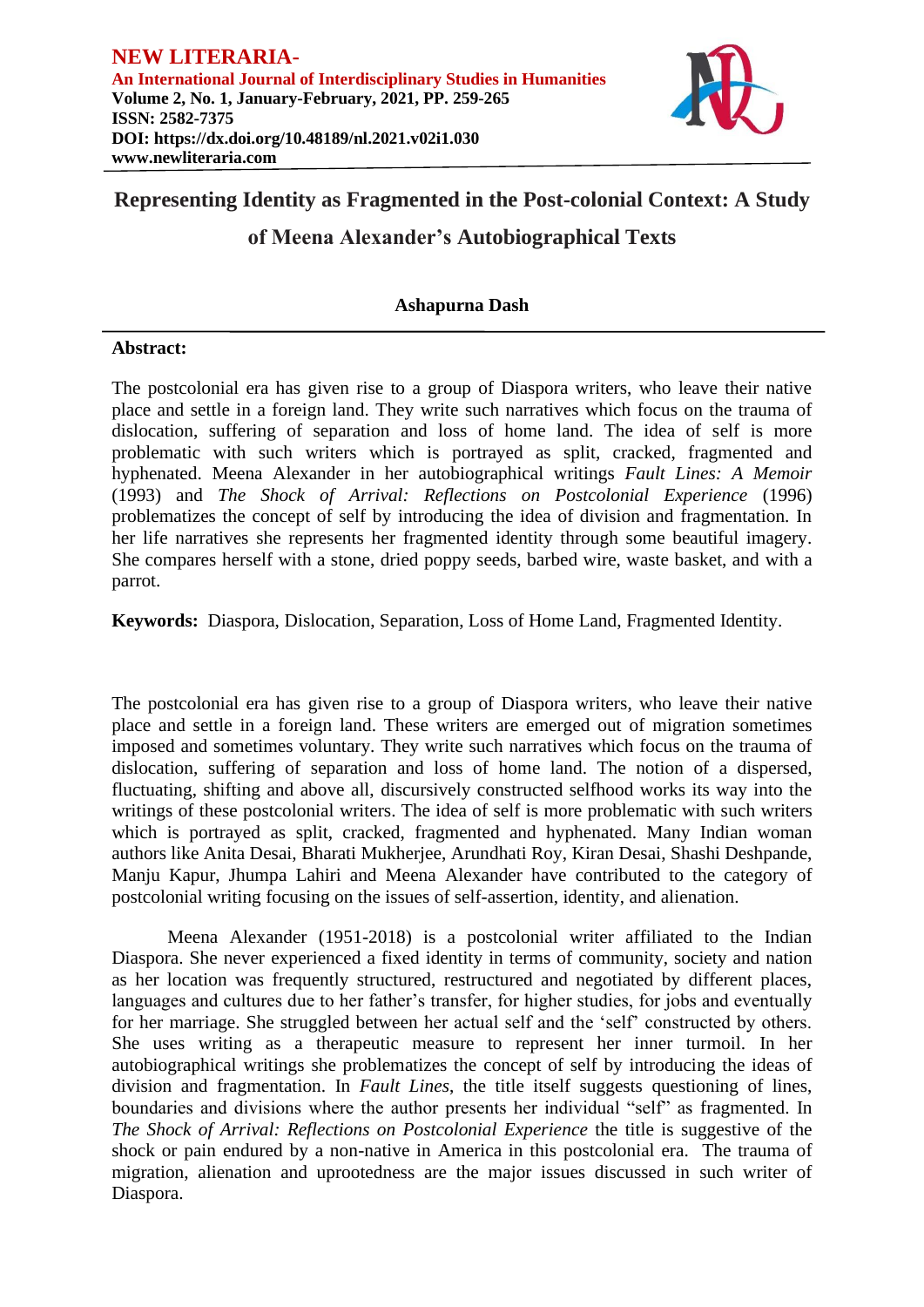#### **Representing Identity as Fragmented in the Post-colonial Context: A Study of Meena**

#### **Alexander's Autobiographical Texts**

In 1980s and onwards the word "Diaspora" is used for all types of migration emptied of its original place with pain and compulsion. Thus, Diaspora mostly refers to a shifting of population from one location to another by the loss of homeland. William Safran has applied the term "Diaspora" to the expatriate communities – those who have been dispersed from an original centre to two or more peripheral or foreign regions. In his article "Diasporas in Modern Societies: Myths of Homeland and Return", Safran explains the extended use of the term Diaspora as "metaphoric designations for several categories of people – expatriates, expellees, political refugees, alien residents, immigrants and ethnic and racial minorities tout court—in much the same way that 'ghetto' has come to designate all kinds of crowded, constricted, and disprivileged urban environments, and 'holocaust' has come to be applied to all kinds of mass murder." (Safran, 1991)

Immersed in a hybrid cultural space, Alexander was constantly haunted by the crisis of identity throughout her life, which in turn is reflected in her life narratives. Quite aptly she presents her individual 'self' as split, cracked and fragmented in both of her autobiographical writings *Fault Lines: A Memoir* (1993) and *The Shock of Arrival: Reflections on Postcolonial Experience* (1996). Both the books are based on the theme of self and identity; where she gives her justification for 'self' and her struggle to define the self. Alexander explains that self is complex, multiple and fissured for those who stay in a different country. While answering a question asked by Roshni Rustomji, in an interview published in *Passage to Manhattan: Critical Essays on Meena Alexander*, Alexander discloses her connection with bhakti poets: "I take my root from that wandering, ecstatic woman Mirabai seeking, fleeing, wandering so that she can sing of her love." (Rustomji, 1998) Alexander's second book *The Shock of Arrival: Reflections on Postcolonial Experience* is an excellent example of the postcolonial consequence of hybridity. Anupama Jain comments: "The author creates a complex model of hybridity for the raced, gendered, and classed identities of contemporary South Asian Americans while also hybridizing the text itself such that the structure of the work mirrors the identities she is describing." (Jain, 1998)

Alexander presents her individual 'self' being amputated and recuperated several times in a country of immigrants. The investigation into woman selfhood or women's subjectivity was her primary objective. The in-betweenness of diasporic sensibility is the major concern of her writings. She gropes for a proper definition of her identity in her writings. She considers her identity as a cracked identity full of faults. She considers her fractured self to be locked in her body and responds to her inner multiplicity:

My voice splintered in my ears into a cacophony: whispering cadences, shouts, moans, the quick delight of pleasure, all rising up as if the condition of being fractured has freed the selves jammed into my skin, multiple beings locked into the journeys of one body. (Alexander, 1993)

Alexander takes pain to accept the reality of being othered in an alien country. She finds as if another self is formed within her actual self. She keeps looking for some elusive 'real' self while the experience of being othered confronts her time and again. She is always being haunted by the other in a different country. Wherever she goes, the other follows her. The other is a perennial shadow without any fixity. To accept this other body is to face the truth, to accept the image of an 'other' as reality. To quote her:

But when she approaches me, this Other who I am, dressed in her bits- and- pieces clothing, the scraps cobbled together to cover her nakedness, I see quite clearly what I had only guessed at earlier: she has no home, no fixed address, no shelter. Sure,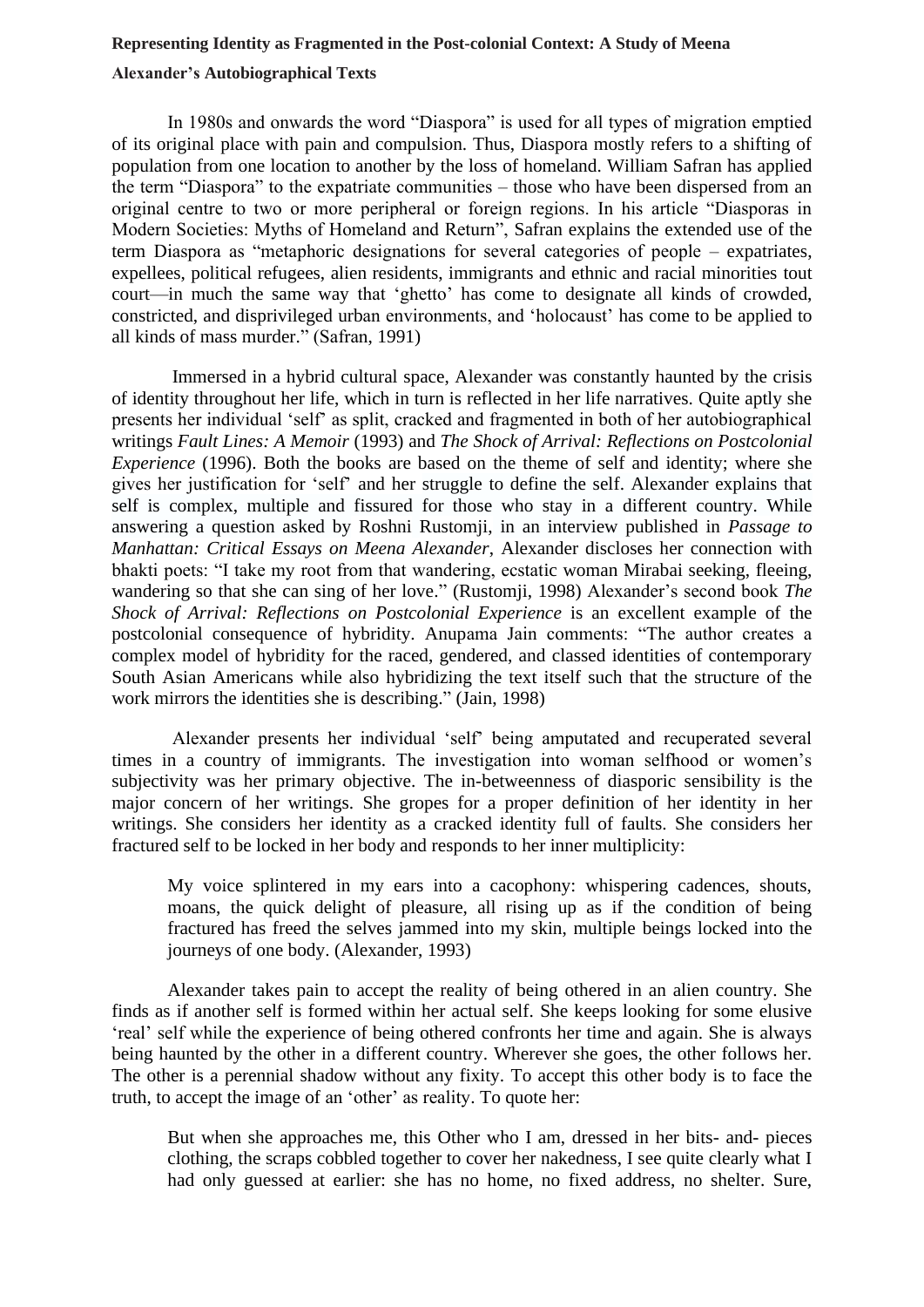everything looks fine. She has two hands, two feet, a head of long black hair, a belly, breasts. But it is clear she is a nowhere creature. (Alexander, 1993)

Alexander presents herself as a writer who is a victim of many kinds of marginalities. She searches her identity through colour, gender, language and nationality. She faces condemnation hailing from a third world country. She is continuously in search of a dignified mode of self articulation amidst a world that labels people on the basis of nationality, colour and gender:

Everything that comes to me is hyphenated: a woman-poet, a woman-poet-of-color, a South-Indian-woman-poet who makes up lines in English, a postcolonial language, as she waits for the red lights to change on Broadway, a Third-World-woman-poet, who takes as her right the inner city of Manhattan, making up poems about the hellhole of the subway line, the burnt-out blocks so close to home on the Upper West Side. (Alexander, 1996)

Alexander had the experience of being othered for the first time at the age of five, when she was relocated in Khartoum, the capital of Sudan when her father took up a job there. It was then she had the feeling of up-rootedness and exile. She was so much emotionally attached to her motherland, India that she perceived her journey to Sudan as the first shock of transition. She felt the pain of being separated from motherland. For the first time she felt being divided. She experienced a complete change in her life. Thus, she describes her first ocean crossing:

As for me, just turned five, my days changed utterly and I became child of a different sort. My life shattered into little bits and pieces. In my dreams, I am haunted by thoughts of a homeland I will never find. (Alexander, 1993)

Alexander experiences multiple places staying in one place. She feels the presence of her earlier surroundings irrespective of her present location. In her words: "It is summer in Manhattan and a hot wind blows. The wind blows in through the window. I feel it against my cheek almost as if I were in Khartoum or Tiruvella" (Alexander, 1993). In her memory, she tries to minimize the gap between different places where she lived. There is always a constant confusion between geographical space and psychic space. While staying in New York she remembers her Hyderabad days, and tries to cover over the gap through a leap of her imagination. To quote her:

And the parched landscape of Hyderabad, in the season before the rains fall, starts to crackle with flames and the flames become the blue gas flames in the stove in my New York City kitchen and in my dream I have to hold myself back with both hands, tie the end of my sari to the refrigerator handle to prevent me from tumbling over the slopes into the fault lines that split my imagined earth. (Alexander, 1993)

Alexander is always in a dilemma to find out a proper place to designate as homeland. For her, home is more of a psychological entity than a physical structure with walls and floors, doors and windows. She considers house as a burden. She asks several questions to herself: "I ask myself, am I a creature with no home, no nation? And if so, what new genus could I possibly be?" (Alexander, 1996) While her biological self dwells in different places her actual self, her soul is rooted in India. She experiences dual presence, finds division, spilt and, cracks or fissures on the ground where her house stands:

*.*

My house is spilt through, a fault in the ground where it stands. They're auctioning my soul where they auction fish, catfish, swordfish, scooped from the Arabian sea, ten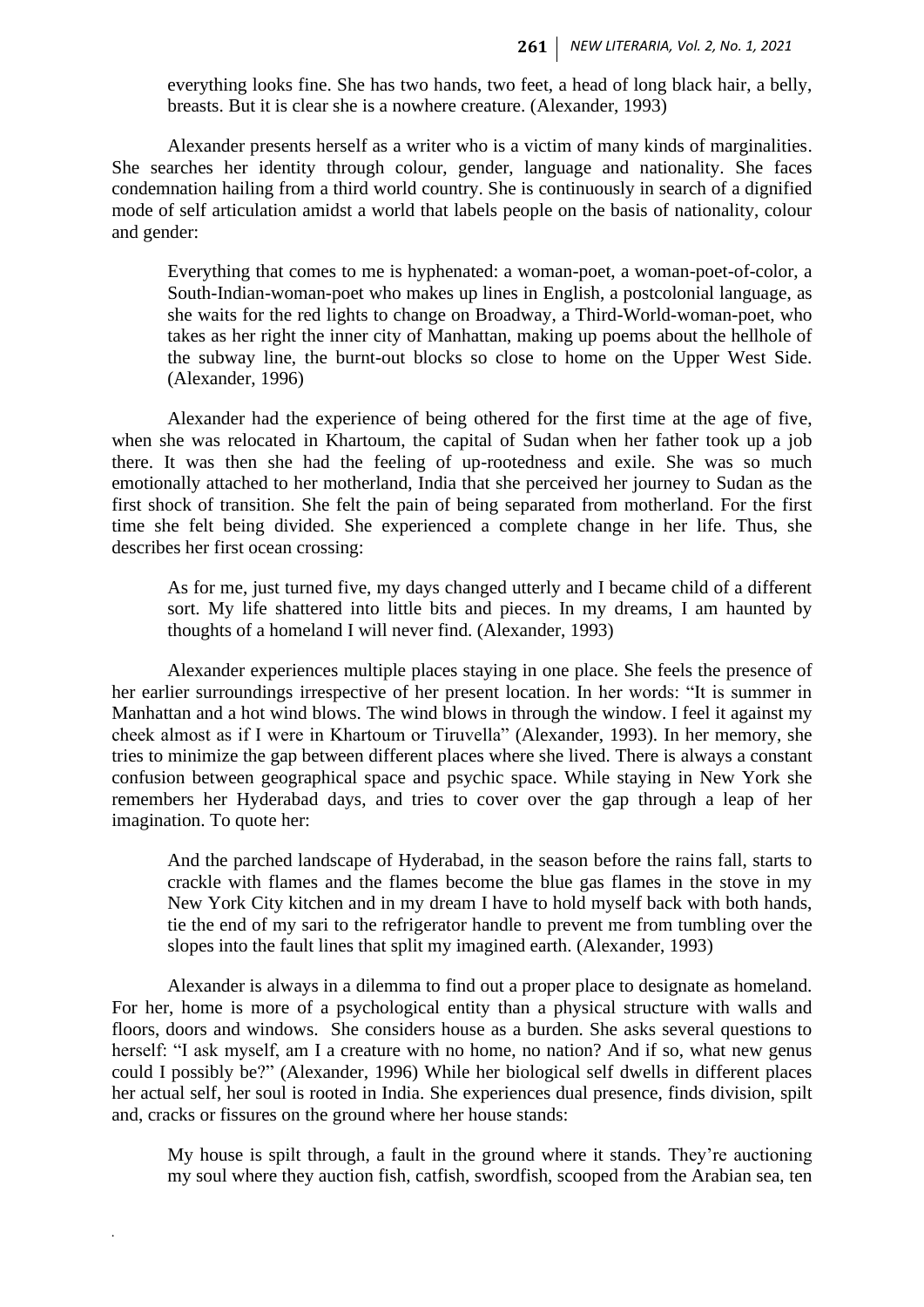#### **Representing Identity as Fragmented in the Post-colonial Context: A Study of Meena**

#### **Alexander's Autobiographical Texts**

thousand miles from Poe's cottage by the old wharf, by the paddy beds on the Tiruvella-Kozhencheri Road. (Alexander, 1996)

Alexander presents herself as an Indian, positions herself in India and measures all distances from India. Her Indian identity is purely integral to her. So India is her here and America is her there. She experiences the feel-at-homeness with India only. Though she has led a nomad's life, she claims herself to be a native of Kerala. She considers her maternal grandfather's house in Tiruvella as her home. She carries within the permanent imprint of childhood days in the Tiruvella house where she enjoyed her life without fear. She cherished the actual sense of freedom where she grew like a free bird in the lap of nature. In the beautiful landscape of the village she discovers actual bliss. She experiences the worth of being born human in that village. With those wonderful experiences of her childhood she is made a complete individual. This is how she valorises the remembered life in Tiruvella:

In Tiruvella I could run as fast as I wanted, eyes closed, heart thudding and no one would stop me. I felt I had no need of parents. . . I raced around crying, "Athe, athe – That, that," as if that I was. "Tat Tvam Asi," it says in the Upanishads and in my childhood, I realized its truth. And surely the "I am that I am" of Hebraic religions is much akin and realizes in the child of mud and blood and skin an irremediable joy, the closest we get to any possible paradise. (Alexander, 1993)

Tiruvella house is her 'possible paradise' – a spatial expression of her longing for rootedness. After several positionings, she considers her Indian home as her abode of bliss, albeit as a possibility. She finds the actual meaning of life in this Tiruvella house. She loses her "self" in that place and is one with that place. This is the place where she discovers ultimate happiness, peace of mind and everlasting freedom:

I sat on the ground, no longer conscious of the house behind me. I knelt, running both hands over the fine cracks in the earth near the incense roots. I touched my cheeks to the root cover. I felt a small ant crawl over my lips. I picked up a rough incense fruit, set it to my mouth, and tasted raw earth. I felt I needed the peace of a place where there was no more marrying, no more taking in marriage. And in bright moonlight, on the soil of my grandmother's garden, for a few moments I felt I had found it. (Alexander, 1993)

Alexander singles out Tiruvella house for making her as an individual. All those experiences gathered in Tiruvella house in her childhood contributes to the growing poet's mind. She ultimately admits that her childhood days have made her a complete human being and through those memories she justifies her presence in this earth: To quote her

And because it was, I am whole and entire. I do not need to think in order to be. I was a child there, and here I am, and though I cannot find the river that bought me here, yet I am because that was. And this stubborn, shining thing persisted for me. It has done so for so many years. (Alexander, 1993)

Alexander has left her home at an early age and travelled extensively, sometimes cross-culturally. But she is found constantly longing for her ancestral home, her lost community, her extended family. She has many pleasurable experiences in her ancestral home. The contradictory pulls of 'home' and 'non-home' is frequently found. Alexander shares the experience of her racial and ethnic status in America. She finds herself a minority in terms of culture, race, location and identity in a foreign country. In her view this status cannot be shed or withdrawn till her death. Though staying in America is exciting but it is up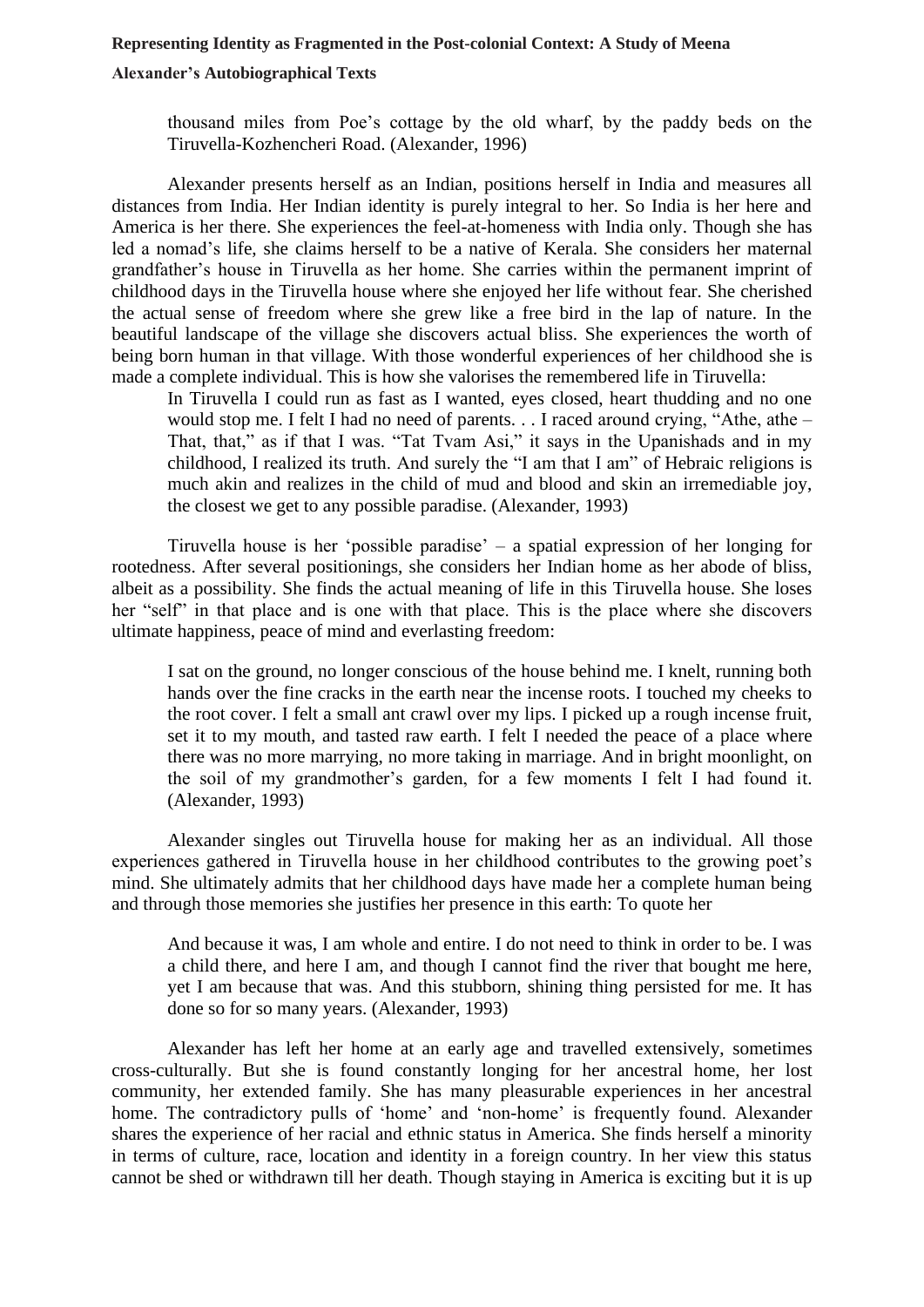to a point and after this everything ends:

I can make myself up and this is the enticement, the exhilaration, the compulsive energy of America. But only up to a point. And the point, the sticking point, is my dark female body. I may try the voice-over bit, the words-over bit, the textual pyrotechnic bit, but my body is here, now, and cannot be shed. No more than any other human being can shed her or his body and still live. (Alexander, 1993)

Alexander feels very disheartened in her divided state. She is unable to position herself in a fixed place. In such mental trauma with utmost despair, she wishes herself to be a non living entity, a stone, which is without any emotion and sentiment. She anticipates herself to be a dead stone because her frequent portability would not hurt her:

If I were a stone, amma could so easily pick me up – and surely she would.  $\ldots$ Tucking me into her bag, she would make off in great haste, leaping into a metal body that travelled a great speed, over crossroads, boundaries of nations, oceans, cutting from house to house, state to state, never stopping, never resting, my stony self bound always in her bag, held in a metallic thing with wheels, wings coasting or steam puffing as we moved over earth, sky, water. (Alexander, 1996)

Alexander is assailed by images from the past and is alert to the pulse of present experiences. In such ambiguous states she is unable to relate to the stable axes of time and space. She faces the after-effects of a divided existence. At times her past memories and present memories get jumbled up. This existence tears her "self" in to two parts as she describes: "But then-it was like getting stuck on the train and almost being cut down the middle – I realized with a brutal shock and real place I am in. I wanted to tear myself free from that past. It had sucked me back in a vortex I could no longer support." (Alexander, 1993)

To represent the condition of her fragmented self and multiple identities Alexander uses quite apt imageries. She has taken the image of the "barbed wire" from the postcolonial writer Frantz Fanon ("Concerning Violence" from *The Wretched of the Earth*), which she found during her childhood days in Tiruvella garden. This image suggests border, boundary or barrier between two regions. These barbed wires are always very difficult to cross and the space in between them is no man's land. The author positions herself in a world which is segmented with "barbed wire". In her words: "Shelter, unhousedness, the multiple speeches that surround us, broken walls, prison cells. The thoughts turn jagged in me. Everything is overcrowded. Everything is emptied out. I dream of barbed wire." (Alexander, 1993)

Being brought up in a hybrid cultural space, the author compares her struggling situation with dried "poppy seeds" which are blown about and dispersed in different places. She is trying to find a firm ground and trying to carve out a space of her own. She presents herself as an individual who is continuously searching for a stable anchorage. Her condition is like the poppy seeds which are separated from their original place. To quote her:

As if seeds were blown out of a dried poppy pod and shook roughly, dispersed, flying; or as if the insides of a silk cotton pod had broken and the tiny dark life within had blown out, removed itself, and fallen a great distance from the upswept branches of the tree. (Alexander, 1993)

Alexander questions her status in such a "blown out" state. She considers her life as a disconnected and discontinuous whole. She thinks as if she has been thrown out being an inhabitant of a segmented world. She compares herself with a "waste basket" where she tries to piece together an identity:

*.*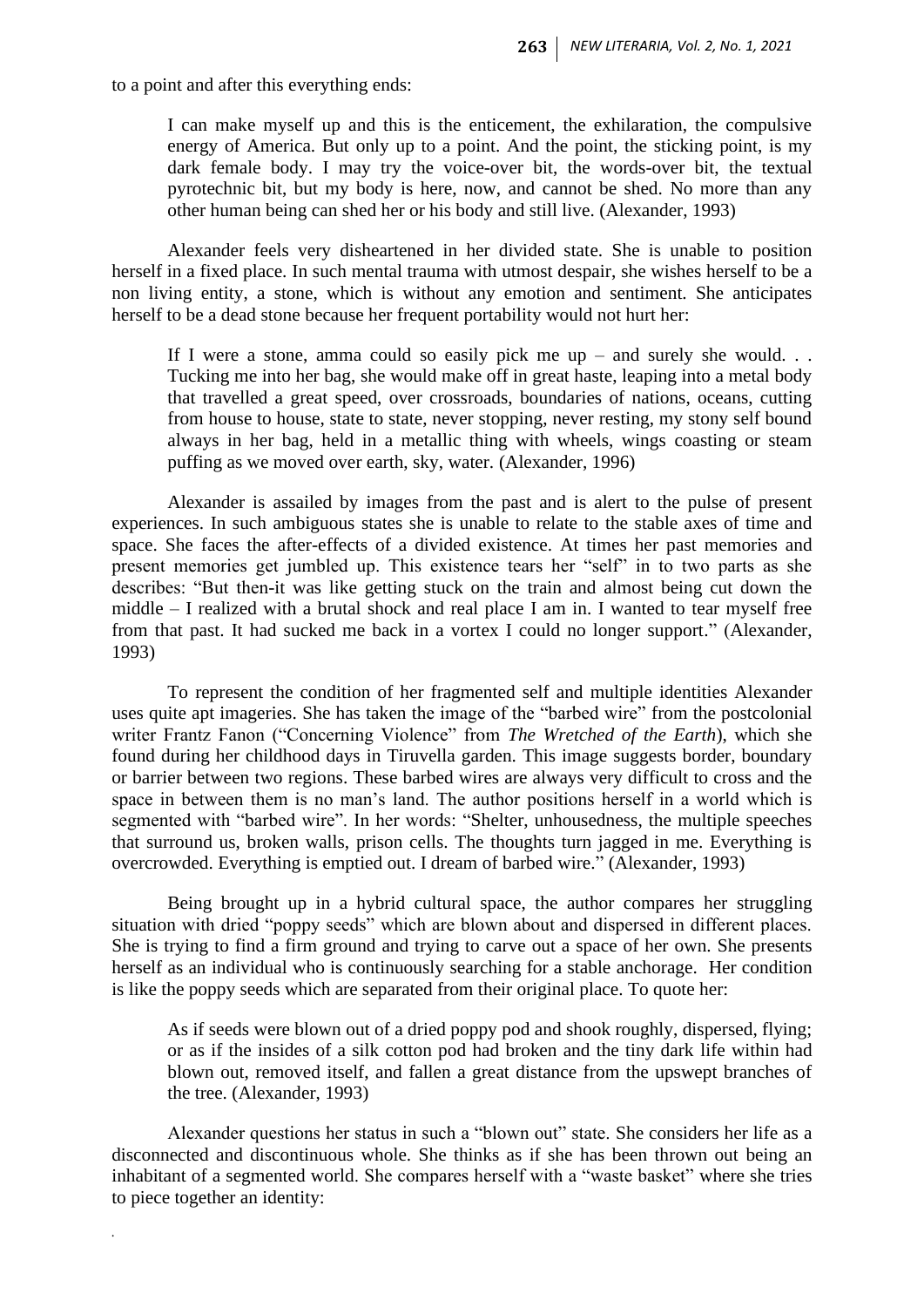#### **Representing Identity as Fragmented in the Post-colonial Context: A Study of Meena**

#### **Alexander's Autobiographical Texts**

But in my mind's eye I kept seeing that basket burning, filled with waste paper from writings that never had time or space to come to anything, torn pages of a Sears catalog, fourth-rate junk mail, bits of soiled tissue paper. Where was the life I had led? Who was I? (Alexander, 1993)

Alexander tries to survive in such a tormented state where she feels suffocated which restricts her freedom of living. She identifies herself with the bird in a cage, who cannot live freely in this world, whose independence is prohibited. She compares her condition with the parrot of Banabhatta's *Kadambari* who is encased and subjected to interrogation:

Tell me everything about yourself, starting with your birth. Where were you born? Who gave you your name? Who is your mother? Who is your father? Do you remember what happened to you in another life? . . How were you caught in this cage?" (Alexander,1996)

In this way Alexander has used writing autobiography as a tool for claiming identity. She explores the question of identity and racial discriminatory practices of the postcolonial world. She tries to tackle this question of identity with utmost rationality. She is in a confused state to find out a proper definition of her identity because her frequently changing locations. Finally, she seeks to account for the ways racism and the long-lasting political, economic and cultural effects of colonialism affect her identity as fragmented, cracked and split. She opens up grounds for other postcolonial writers to study on such problematic identity.

#### **References**

- Alexander, Meena. (1993). *Fault Lines: A Memoir.* The Feminist Press. ---. (1996) *The Shock of Arrival.* South End Press.
- Alexander, Meena, and Ruth Maxey. (2006). "Interview: Meena Alexander." *MELUS*, 31(2), 21–39. *JSTOR*. [www.jstor.org/stable/30029661](http://www.jstor.org/stable/30029661)
- Jain, Anupama. (2009). "Reading Hybridity in Postcolonial Theory and Meena Alexander's *The Shock of Arrival.*" *Passage to Manhattan: Critical Essays on Meena Alexander.* Cambridge Scholar Press.
- Rusomji, Roshni. (2009). "An Interview of Meena Alexander." *Passage to Manhattan: Critical Essays on Meena Alexander.* Cambridge Scholar Press.
	- ---. (winter 1998). ["In a Field of Dreams: Conversations with Meena Alexander."](https://weberstudies.weber.edu/archive/archive%20B%20Vol.%2011-16.1/Vol.%2015.1/15.1Alexanderinterview.htm) *Weber [Journal](https://weberstudies.weber.edu/archive/archive%20B%20Vol.%2011-16.1/Vol.%2015.1/15.1Alexanderinterview.htm)*, *15*(1) pp.18-27.
- Sabo, Oana. (2016). "Creativity and Place: Meena Alexander's Poetics of Migration." *Interdisciplinary Literary Studies*, *18*(1), pp. 67-80.
- Safran, William. (Spring 1991). "Diasporas in Modern Societies: Myths of Homeland and Return." *Diaspora: A Journal of Transnational Studies, 1*(1) pp. 83-99.
- Shankar, Lavina D. (2007) "No Nation Woman Writes Her Self: War and the Return Home in Meena Alexander's Memoirs." Rocio Davis (*Eds) Ethnic Life Writing and Histories: Genres, Performance And Culture*, pp. 76-96.